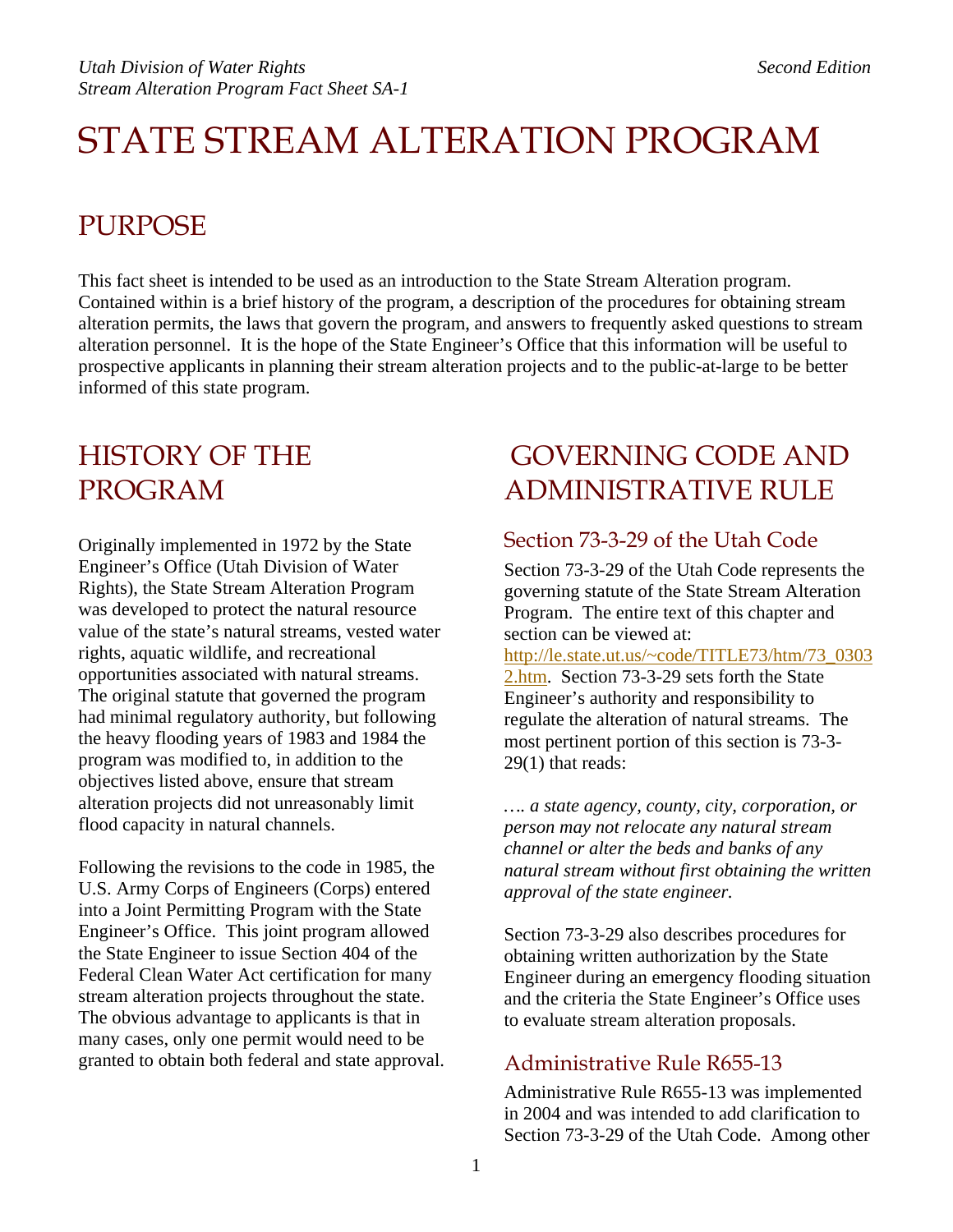*Utah Division of Water Rights*  $\blacksquare$ *Stream Alteration Program Fact Sheet SA-1*  things, R655-13 establishes the State Engineer's permitting jurisdiction, defines a natural stream, and gives requirements for some specific stream alteration activities. Full text of Administrative Rule R655-13 can be found at:

[http://rules.utah.gov/publicat/code/r655/r655-](http://rules.utah.gov/publicat/code/r655/r655-013.htm.) [013.htm.](http://rules.utah.gov/publicat/code/r655/r655-013.htm.)

### GP-40

As mentioned above, the State Engineer and the Corps entered into a joint permitting program. The product of that agreement was the Corps' issuance of Regional General Permit 40 (GP-40). For many stream alteration projects, GP-40 allows the State Engineer to issue Section 404 of Clean Water Act certification through the State Stream Alteration Program. Exceptions include projects that involve impacts to wetlands, ponds or lakes, threatened and endangered species. For these types of projects a separate Corps permit is usually required. GP-40 is reevaluated and renewed at the Corps discretion every five years. The current issuance of GP-40 is valid until 2009. Full text of GP-40 can be found at the Corps' Sacramento District Regulatory Branch website at:

[http://spk.usace.army.mil/organizations/cespk](http://spk.usace.army.mil/organizations/cespk-co/regulatory/application.html)[co/regulatory/application.html.](http://spk.usace.army.mil/organizations/cespk-co/regulatory/application.html)

# APPLICATION PROCEDURES

Once it has been determined that authorization from the State Engineer will be necessary prior to beginning your project, you will need to obtain a stream alteration application. Blank application forms are available from the Division of Water Rights website or any of the Division's offices throughout the state. For assistance in filling out the application, see Fact Sheet SA-2. For information on where to obtain applications, see the contact section at the end of this fact sheet.

For almost all projects, plan and cross-sectional drawings of the proposed project as well as a

general location map of where the alteration will occur must also accompany the completed application form. Many projects will require the skills of a qualified hydrologist, geomorphologist, or engineer to ensure the design is appropriate for the channel being altered.

# Application Processing

Once your application has been received, it will be reviewed to ensure it is complete. Deficient applications will be returned. Following that, the application is circulated for 20 days to a number of different federal, state, and local agencies and posted on the Division's website for comment. The commenting agencies will review these applications to determine possible impacts to the stream being altered.

### Application Evaluation

Following the comment period, Division staff will assemble all comments, conduct further analysis and evaluate your application by the following criteria:

- Will the project unnecessarily or unreasonably affect any recreational use or the natural stream environment?
- Will the project unreasonably or unnecessarily endanger aquatic wildlife?
- Will the project unreasonably or unnecessarily diminish the natural channel's ability to conduct high flows?
- $\blacktriangleright$  Will the project impair vested water rights?

If the answer to all of these questions is NO, then your application will be approved. Approved applications generally contain a number of limitations or conditions so the project results in the least amount of negative impact to the stream possible. In most cases, permits are valid for one year from the date of issuance.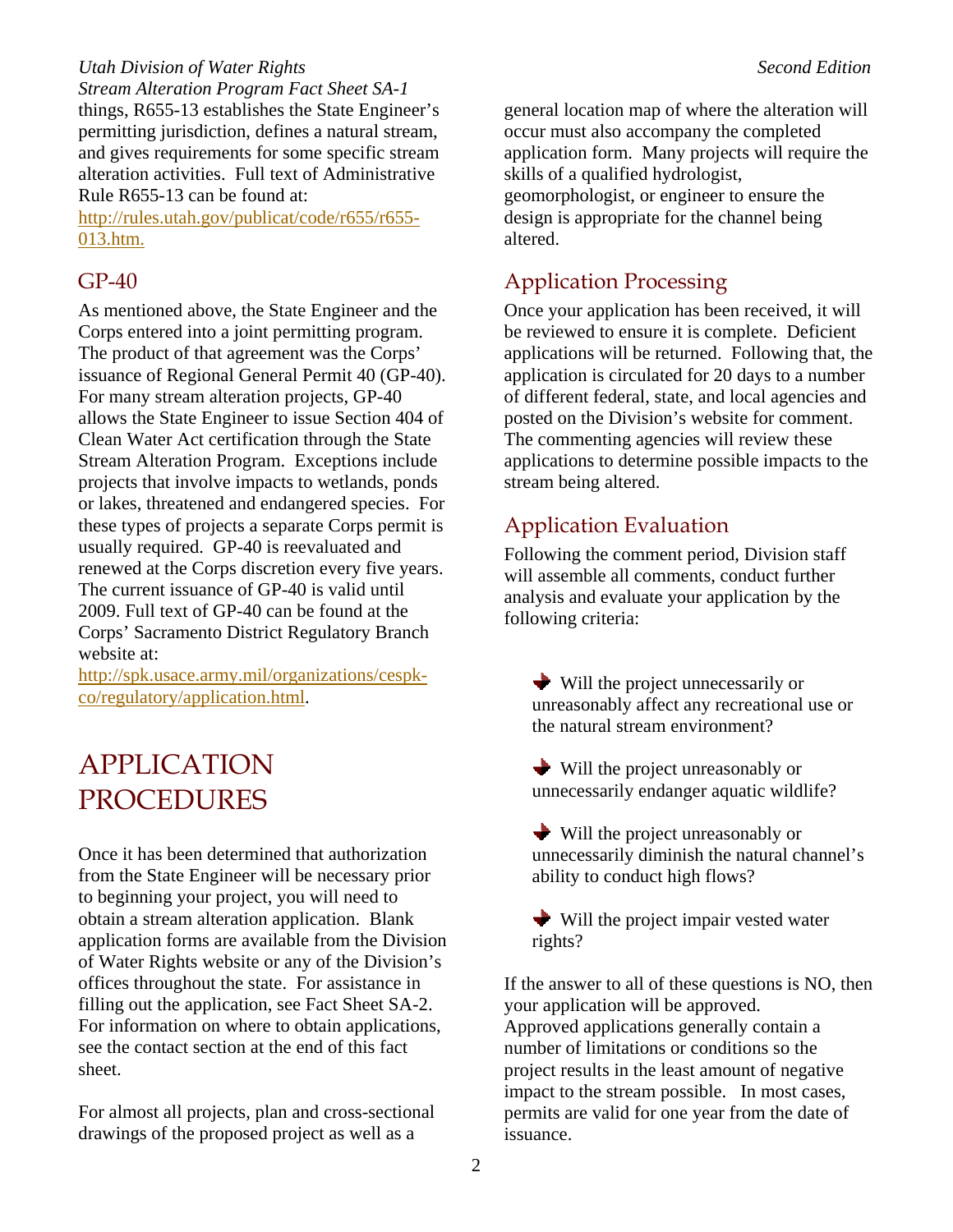# VIOLATIONS

Violation of the provisions of Section 73-3-29 can incur significant penalty. So it is extremely important for prospective applicants to obtain authorization prior to initiating work. In 2005, amendments were made to Title 73 of the Utah Code which can result in maximum administrative penalties to violators who knowingly break the provisions of Section 73-3- 29 liable for up to \$5,000 per day of violation and criminal penalties punishable as a third degree felony.

# Q & A

What follows is a compilation of some of the most frequently asked questions of Stream Alteration Program staff and answers to those questions.

### What types of activities require a permit?

The most typical alteration types include new or replacement bridges or culverts, utility line installation, bank stabilization, and other activities adjacent to natural streams. If you are not sure if your project will require a permit, call the stream alteration specialist for your area (see the contacts section at the end of this fact sheet)

### What is considered a natural stream?

A natural stream is any natural waterway that receives enough water to develop an ecosystem that differs from the surrounding upland environment. This is most easily determined by observing vegetation changes. Canals, ditches, or other man-made channels are not considered natural streams.

### If I'm working near the stream, do I still need to obtain a permit?

Administrative Rule R655-13 requires authorization from the State Engineer if an activity falls within two times the width of the active channel up to a maximum of 30-feet away from waters edge; if the activity will take place within continuous riparian areas adjacent to the stream; or if the activity will take place in areas of the floodplain that have been observed conducting or storing water during high flow events or show physical evidence of conducting or storing water during high flows.

### My permit expired. Can I get my permit reissued?

In most cases yes. Written requests for extension must be submitted to the State Engineer's Office in order to reissue your permit. Requests should include the reason(s) for the delay in implementation of the project. Denials of extension requests may occur if the channel or issues surrounding the channel have changed since the permit was issued.

### Where can I get a blank application form?

The easiest place to obtain blank application forms is from the Division of Water Rights website at:

<http://waterrights.utah.gov/strmalt/forms.asp>. If you don't have Internet access, blank applications can be obtained at the Division of Water Rights office or any of the Division's regional offices.

### Is there a fee for obtaining permits?

Yes. As of July 1, 2009 application processing fees will be assessed for all received applications. Fees are dependent upon the entity applying for the permit and are broken down as follows:

> Non-Commercial applicant…\$100 Governmental applicant…….\$500 Commercial applicant………\$2000

### I need my permit "yesterday". Can my application be processed faster?

Unfortunately the answer is no. Processing of applications requires the application to be circulated for comment for a period of 20 days. This comment period allows for adjacent property owners and governmental agencies to